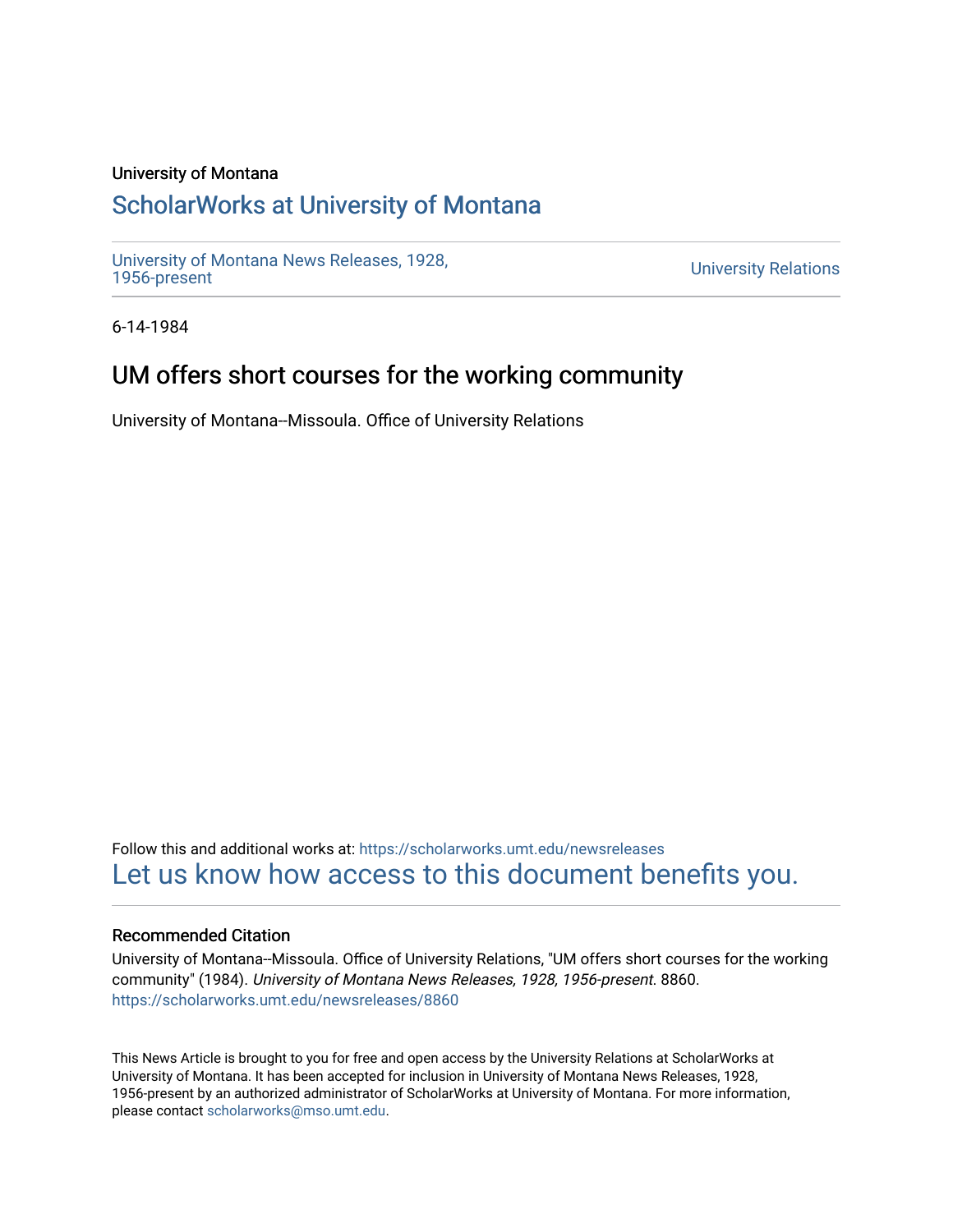

**Office of University Relations • Missoula, Montana 59812 • (406) 243-2522**

## **MEDIA RELEASE**

dwyer/vsl 6/14/84 local

#### UM OFFERS SHORT COURSES FOR THE WORKING COMMUNITY

A series of short courses for the Missoula working community will be offered in late afternoon and early evening in Room 131 of the Science Complex at the University of Montana.

Anyone interested in enrolling can reserve a place and initiate registration by visiting the UM Summer Programs Office, 125 Main Hall, or calling 243-4610. Arrangements should be made at least one week before the class starts.

The courses offered, listed by title, time, credit and instructor: "Law and Labor Relations," June 25-29, 4-6 p.m., 1 credit in political science, William Corbett. The course will focus on the legal relationship between employers and employees, primarily concerning unions and labor contracts.

"Accounting for Managerial Decision Making," July 9-13, 5:10-7 p.m., 1 credit in accounting, Teresa Beed. The course will demonstrate ways to understand and use existing accounting data.

"Discrimination in the Workplace,"July 16-20, 4-6 p.m., 1 credit in political science, William Corbett. The course will describe federal and Montana state law protecting employees against workplace discrimination. It will emphasize unlawful employer discrimination action and employer defenses and will deal with employee rights and employer obligations.

"Managing and Motivating Today's Employees," July 23-27, 5:10-7 p.m., 1 credit in management, Robert Hollmann. This is a practical applied course to give managers and future managers knowledge and skills in managing employees more effectively.